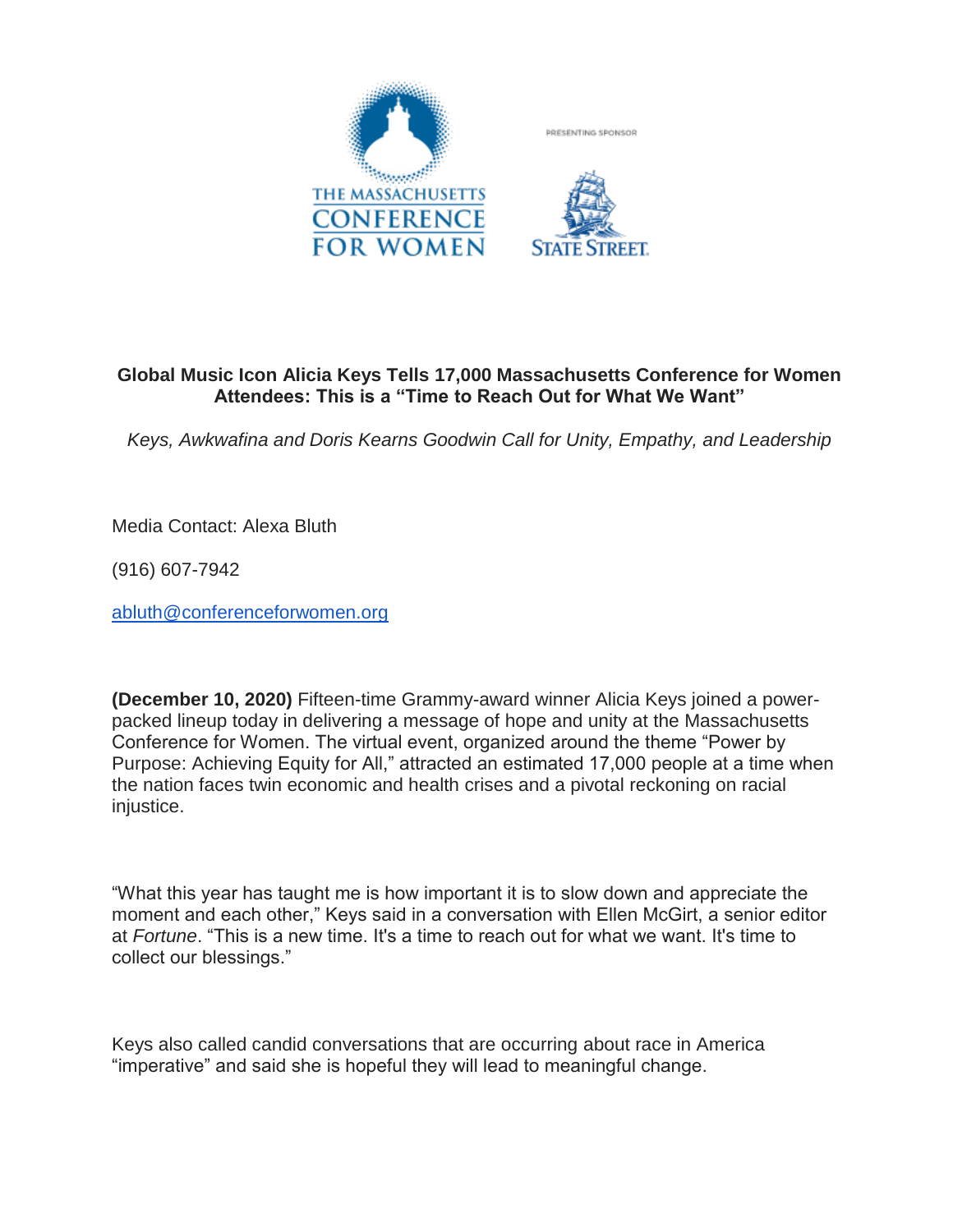―We have this collective awakening and this collective consciousness to really be present to know that we do have to fight for what we want to see, and we can't just wait for a bunch of other people to do it," she said. "We are showing up for each other in so many ways, and when we show up for each other, we make noise. We don't back down. We bend the arc, and we change the system, and we win."

The virtual  $16<sup>th</sup>$  [annual Conference,](https://www.maconferenceforwomen.org/) previously held at the Boston Convention and Exhibition Center, offered interactive networking, inspiration, and tools to help navigate today's challenges, including a day-long focus on diversity, equity and inclusion.

Golden Globe award-winning actress Awkwafina described having hate-filled comments directed at her at the beginning of the COVID pandemic that were driven by misplaced hatred of Asian-Americans—adding: "I really don't think there is any room for it."

"More than ever in this country, we need unity, we need hope, and most importantly we need empathy," she said.

The Conference's world-class array of speakers also included Doris Kearns Goodwin, presidential historian and Pulitzer Prize-winning author. Kearns Goodwin conferred advice she thinks that former presidents who assumed office during times of turmoil and change would give President-elect Joe Biden.

She said Abraham Lincoln would urge him to surround himself with strong, able people who "will speak truth to power," while Theodore Roosevelt would encourage him to protect democracy by bridging divides and listening to the people.

"Just as we learn from the triumphs and sorrows of our parents and grandparents, so I believe we can learn from the leadership of our presidents who led in times of crises," she said. "I believe they would all acknowledge that in the end, transforming change does not come from the top down, but rather from the ground up, from aroused citizens joining together to bring our country closer to its ideals."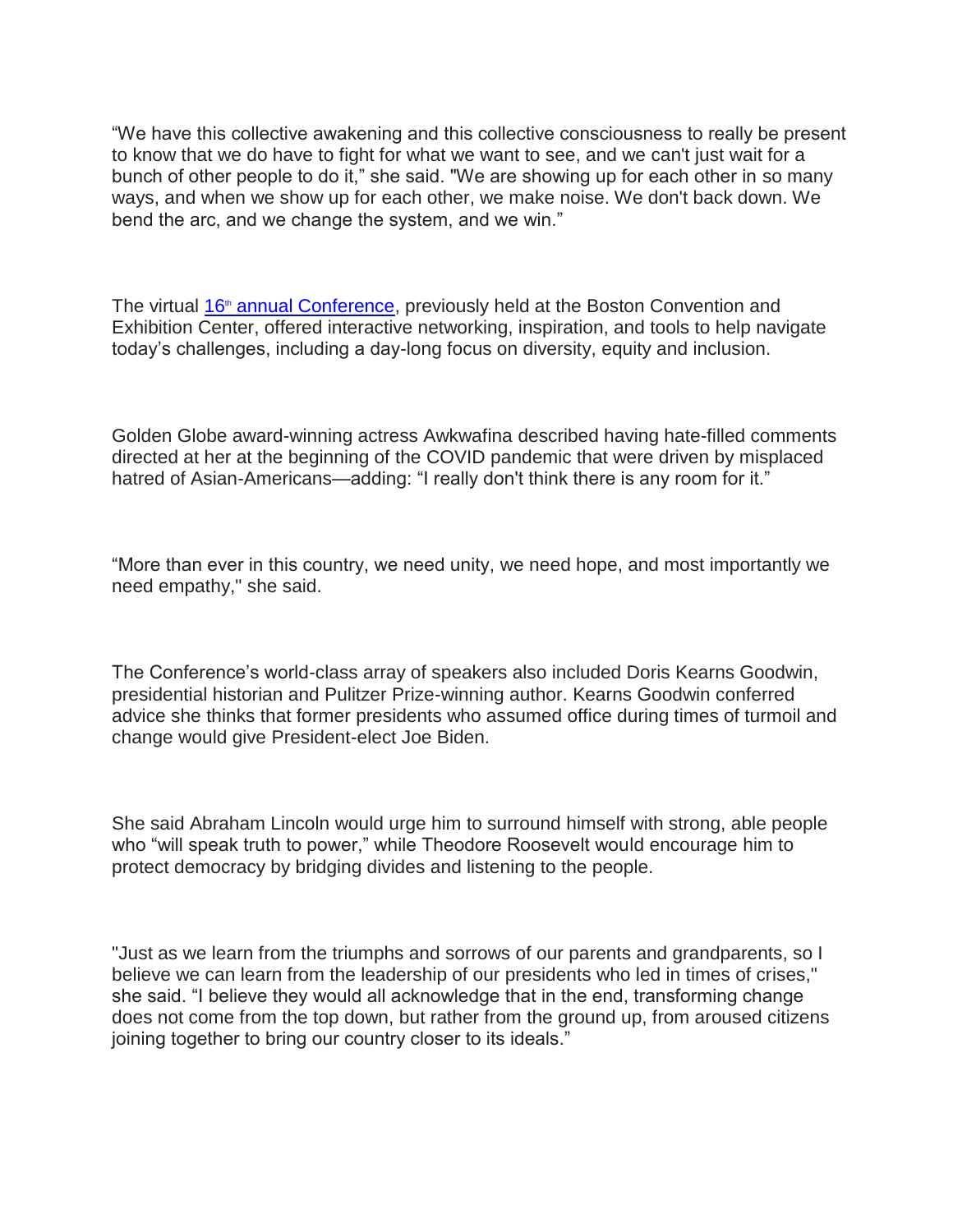The nonpartisan, nonprofit Massachusetts Conference for Women – part of the [nation's](https://www.conferencesforwomen.org/)  [largest network of women's conferences](https://www.conferencesforwomen.org/) – included breakout sessions on an array of topics, resume reviews, job recruiting, and a virtual exhibit hall featuring women-owned businesses. In keeping with its important theme of achieving equity for all, the Conference included sessions specifically addressing justice, equity and inclusion with actionable tips on anti-racism, allyship and the workplace.

The Conference comes as women are being disproportionately affected by the economic impacts of COVID and as calls for racial justice are reaching a nationwide crescendo. This year, as women endure the economic impacts of the pandemic, the Massachusetts Conference for Women has donated \$300,000 to 60 women-owned restaurants across Massachusetts.

―The eloquent and powerful speakers we've heard from today personify the mission of the Massachusetts Conference for Women," said Gloria Larson, Massachusetts Conference for Women Board President. "This Conference offers an important opportunity to have vital conversations about gender and race, and it also creates opportunities for women to support other women during these challenging times."

The Massachusetts Conference for Women is presented by [State Street Corporation](https://www.statestreet.com/home.html) and generously sponsored by [Merck KGaA, Darmstadt, Germany;](https://www.merck.com/) [Target;](https://www.target.com/) [Cisco;](https://www.cisco.com/) [Boston](https://www.bostonscientific.com/us.html)  [Scientific;](https://www.bostonscientific.com/us.html) [Bristol Myers Squibb;](https://www.bms.com/) [Fidelity Investments;](https://www.fidelity.com/) Hologic, Inc.; [Johnson &](https://www.jnj.com/)  [Johnson;](https://www.jnj.com/) [Liberty Mutual Insurance;](https://www.libertymutualgroup.com/about-lm/corporate-information/diversity-inclusion/our-commitment) [MFS Investment Management;](https://www.mfs.com/role-gate.html) [Raytheon](https://www.rtx.com/en)  [Technologies;](https://www.rtx.com/en) [Sanofi Genzyme;](https://www.sanofi.com/) [Takeda Pharmaceuticals;](https://www.takeda.com/) [TD Bank;](https://www.td.com/us/en/personal-banking/) [Teradyne;](https://www.teradyne.com/) [The TJX](https://www.tjx.com/home)  [Companies, Inc.;](https://www.tjx.com/home) [Akamai Technologies;](https://www.akamai.com/) [Biogen;](https://www.biogen.com/) [Blue Cross Blue Shield of](https://www.bluecrossma.org/)  [Massachusetts;](https://www.bluecrossma.org/) [Converse;](https://www.converse.com/) [Cynosure;](https://www.cynosure.com/) [Merck & Co., Inc.;](https://www.merck.com/) [New Balance Athletics;](https://www.newbalance.com/) [Ocean](https://www.oceanspray.com/)  [Spray Cranberries, Inc.;](https://www.oceanspray.com/) [P&G Gillette;](https://us.pg.com/) [Thermo Fisher Scientific;](https://www.thermofisher.com/us/en/home.html) [UKG;](https://www.kronos.com/) [Vertex](https://www.vrtx.com/)  [Pharmaceuticals;](https://www.vrtx.com/) [Aternity;](https://www.aternity.com/) [Bentley University's Gloria Cordes Larson Center for Women](https://www.bentley.edu/centers/center-for-women-and-business)  [and Business;](https://www.bentley.edu/centers/center-for-women-and-business) [Bose Corporation;](https://www.bose.com/en_us/index.html) [Commonwealth Financial Network;](https://www.commonwealth.com/) [GSK;](https://www.gsk.com/en-gb/) [Juniper](https://www.juniper.net/us/en/)  [Networks;](https://www.juniper.net/us/en/) [National Grid;](https://www.nationalgridus.com/Default.aspx) [Pegasystems;](https://www.pega.com/) [PTC Inc.;](https://www.ptc.com/) and [Weber Shandwick;](https://www.webershandwick.com/) and media sponsors [The Boston Globe;](https://www.bostonglobe.com/) [WBUR;](https://www.wbur.org/) and [WCVB-TV Boston.](https://www.wcvb.com/)

―State Street is honored to continue our sponsorship of the Massachusetts Conference for Women, which we have supported for many years," said Kathy Horgan, executive vice president and chief human resources and citizenship officer at State Street Corporation. "Despite the challenges that are keeping us physically apart in these difficult times, we are grateful to see that this Conference has succeeded in bringing thousands of women together in a relevant and meaningful way."